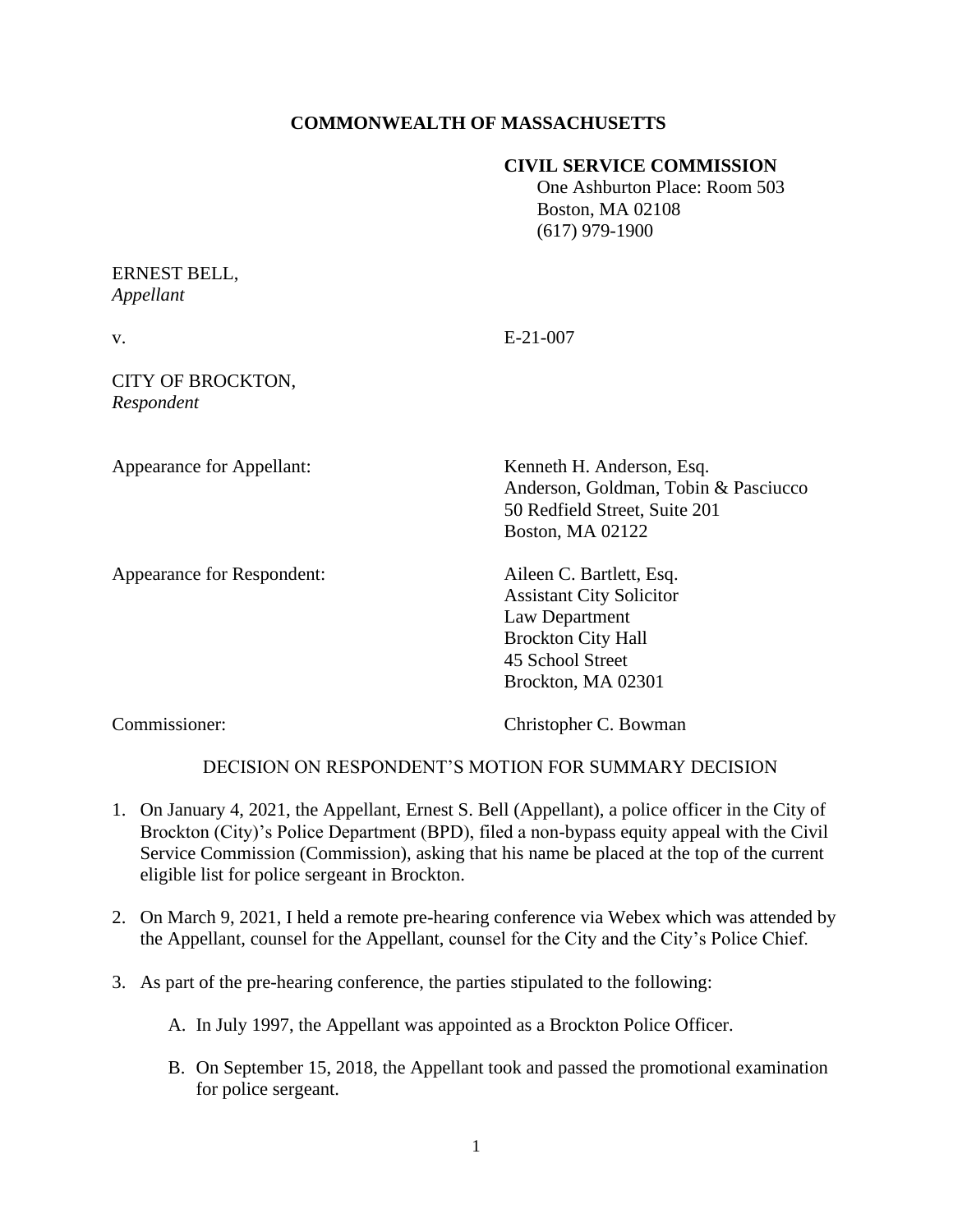- C. In March 2019, the Appellant's name appeared on the eligible list established from the above-referenced examination.
- D. On or about May/June 2020, the Appellant, due to promotions of other candidates, was ranked  $1<sup>st</sup>$  on the eligible list.
- E. Since on or about June 30, 2019, a Brockton police sergeant (Sgt. A) has been out on injured leave pursuant to G.L. c. 41, § 111F.
- F. The eligible list expired prior to any additional promotional appointments to sergeant.
- G. Based on a new examination, a new eligible list for BPD police sergeant was established on December 15, 2020.
- H. The Appellant is ranked  $8<sup>th</sup>$  on the new eligible list.
- 4. According to the Appellant, the Police Chief, in or around June 2020, encouraged him (the Appellant) to reach out to Sgt. A to inquire about that sergeant's plans for retirement. According to the Appellant, Sgt. A told the Appellant that he did indeed plan on retiring.
- 5. According to the Appellant, on December 15, 2020, the same day that the new eligible list was established, Sgt. A filed his application for disability retirement.
- 6. Both parties agreed that Sgt. A's disability retirement application was still pending at the time of the pre-hearing conference.
- 7. The Appellant argued that the BPD, in violation of the collective bargaining agreement, failed to fill the vacant sergeant position, after the BPD was aware that Sgt. A would not be returning to that position. Further, the Appellant argued that the sergeant's decision to wait until December 15, 2020 to file his application for disability retirement was not coincidental. Thus, he argued that he has been aggrieved, and asked that he be placed at the top of next eligible list, effectively arguing that he should be guaranteed consideration for the vacancy likely to become available if and when the sergeant's retirement application is approved.
- 8. I discussed with counsel for both parties the well-established practice inherent in the civil service law regarding candidates "dying on the vine" and that the Commission, except in the rarest circumstances, does not intervene in such matters.
- 9. I also discussed with counsel that, if it was determined (e.g. through a grievance process) that the CBA required that this sergeant position be filled prior to the expiration of the prior eligible list; and/or the timing of Sgt. A's application for disability retirement was not coincidental, the Commission may consider a joint request for relief allowing the Appellant to be considered for the next sergeant vacancy.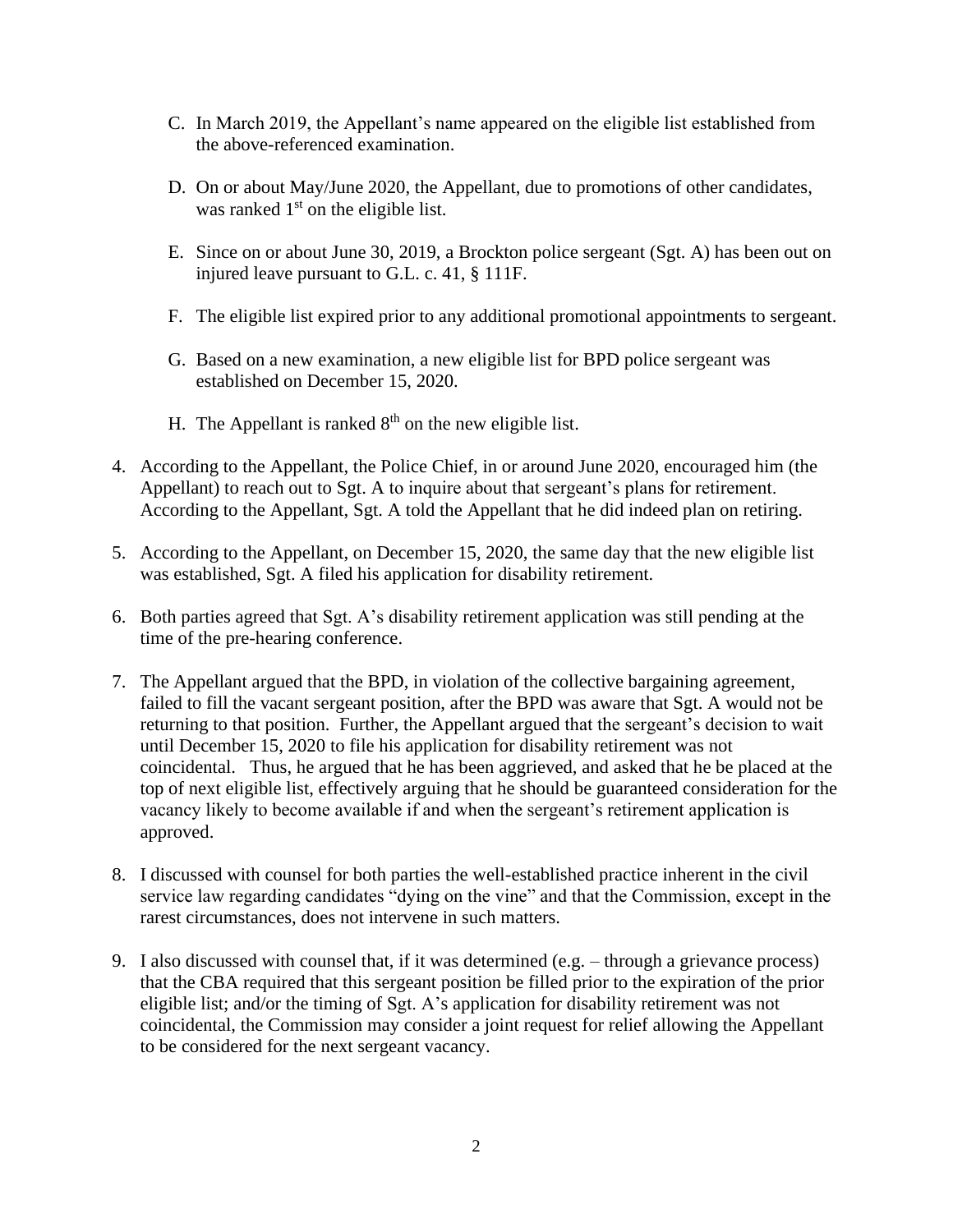- 10. The parties agreed to provide me with an update within thirty (30) days regarding whether a joint request for relief would be filed with the Commission for consideration.
- 11. On March 23, 2021, the City notified the Commission, that, upon further review, it would not be submitting a joint request for relief to the Commission to resolve this matter.
- 12. On April 14, 2021, counsel for the Appellant requested a "hearing date".
- 13. A preliminary issue here was whether, even when viewing the facts most favorable to the Appellant, relief by the Commission is warranted. As of that point, there had been no allegation that the Appointing Authority engaged in some type of subterfuge to prevent the Appellant from being promoted, such as the Commission found in Cutillo and Kelley v. City of Malden. [https://www.mass.gov/doc/cutillo-and-kelley-v-city-of-malden-1710-affirmed](https://www.mass.gov/doc/cutillo-and-kelley-v-city-of-malden-1710-affirmed-by-superior-court-on-1711/download)[by-superior-court-on-1711/download](https://www.mass.gov/doc/cutillo-and-kelley-v-city-of-malden-1710-affirmed-by-superior-court-on-1711/download)
- 14. Based solely on the arguments raised at that point, it appeared that, *when viewing the facts most favorable to the Appellant*, his non-promotion from the prior eligible list may have, arguably, been caused by the actions of a colleague who may have delayed his retirement to prevent the Appellant from being promoted.
- 15. As there was a question of whether, even when viewing the facts most favorable to the Appellant, as they had been presented to the Commission at that point, the Appellant would be entitled to any relief, I provided the City with thirty days to submit a Motion for Summary Decision and the Appellant with thirty days thereafter to file a reply.
- 16. Both parties filed timely submissions.

## *Summary of Parties' Arguments in Submitted Briefs*

The City's brief provided more detailed and documented information regarding applicable language in a Memorandum of Agreement (MOA) amending the CBA and the timing of Sgt. A's retirement as follows. The MOA states in relevant part that:

"Whenever an employee is incapacitated for duty … [in accordance with G.L. c. 41, § 111F], he shall be granted leave without loss of pay for such period of absence, but not exceeding one (1) year.

The one (1) year cap shall not apply in individual cases where the employee involved is acting in good faith and in timely fashion either in filing and pursuing an application for retirement or in complying with a recommended rehabilitation program which may include surgical procedures."

In regard to the timing of Sgt. A's disability and retirement application, the City provided documentation showing the following: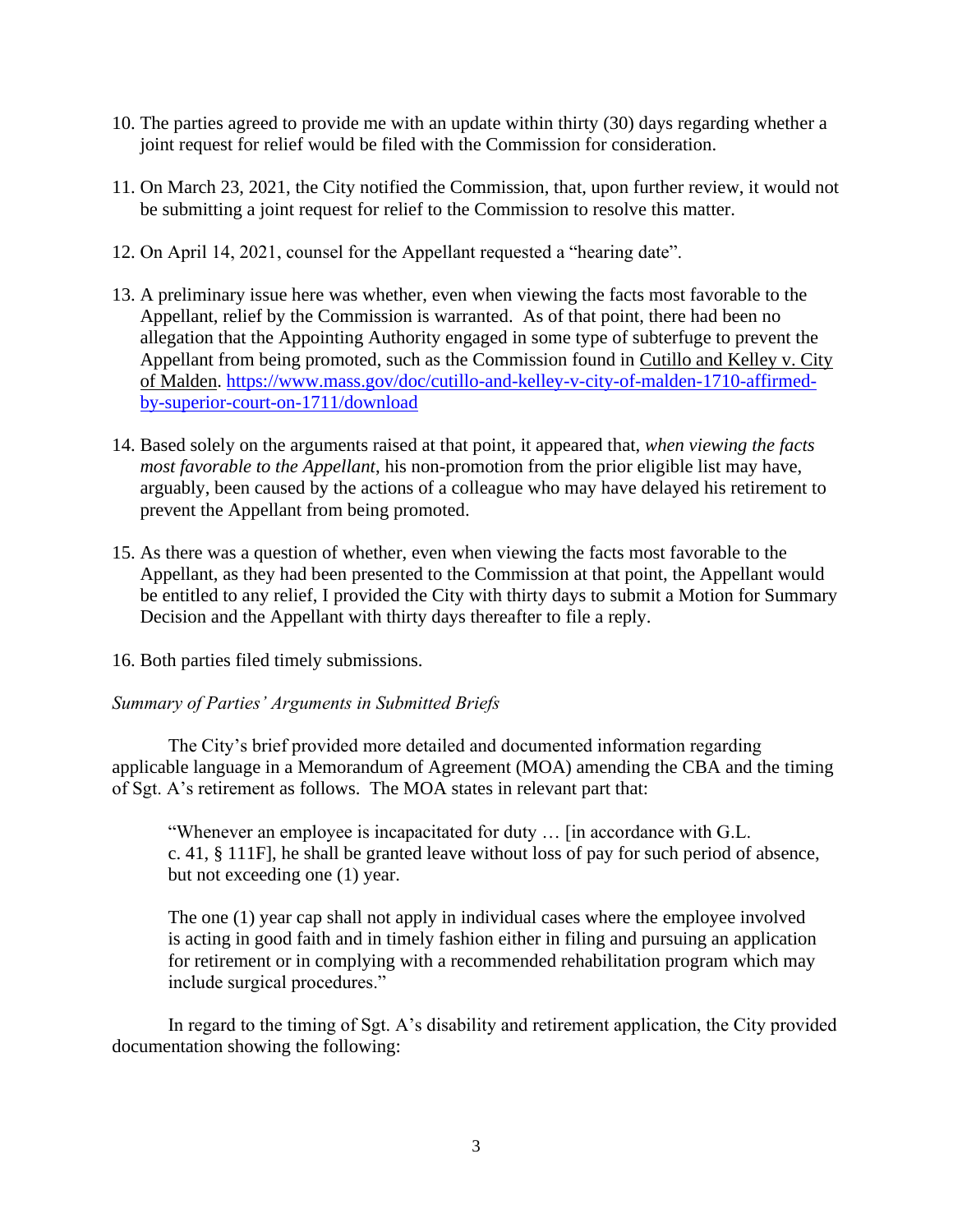- A. On June 30, 2019, Sgt. A sustained a work-related injury and was placed on injured leave pursuant to G.L. c. 41, § 111F.
- B. On December 30, 2019, Sgt. A underwent [REDACTED].
- C. On June 29, 2020, the City forwarded correspondence to Sgt. A notifying him of the City's intent to remove him from injured leave unless he filed for accidental disability retirement (ADR).
- D. In July 2020, Sgt. A attempted to file for ADR, but his treating physician would not sign off on the application, because Sgt. A [REDACTED].
- E. On December 14, 2020, after receiving the required sign-off from his treating physician one week earlier, Sgt. A filed a completed an application with the Brockton Retirement Board.

[The new eligible list was established on December 15, 2020.]

F. Sgt. A's ADR application was subsequently approved and, at the time the City's brief was submitted, it was anticipated that Sgt. A would be retired effective May 14, 2021.

The City also provided excerpts from City ordinances showing that the Police Department's complement of police sergeants is limited to twenty-five (25).

Based on the above, the City argues that: the Appellant's name "died on the vine" of an eligible list that expired prior to a sergeant vacancy becoming available; the City's actions were guided by the applicable provisions of the CBA; there is no evidence to show that Sgt. A's retirement was timed to harm the Appellant; and, even if it was, there is no evidence of any subterfuge by the City.

The Appellant's brief argues that Sgt. A, contrary to the provisions of the collective bargaining agreement, should not have been permitted to be on injured leave for more than one year because Sgt. A. was not "acting in good faith" to bring his injured leave to closure, either by returning to duty or retiring. According to the Appellant, the City should have "forced" a resolution by at least requiring Sgt. A's return to light duty.

The Appellant's brief also states that three members of the Police Department's command staff "approached Detective Bell and suggested he pay Sgt. A money to entice him to retire. The Brockton Police Department's policy of paying officers who were blocking other officers' promotions by delaying their retirement was well-known and well-established."

Finally, the Appellant argues that the Mayor's Office and the City Council "have moved quickly in making promotions and calling for promotional lists when those next in line are 'friends of City Hall', as opposed to the Appellant, who, according to him, has "no particular connection to City Hall."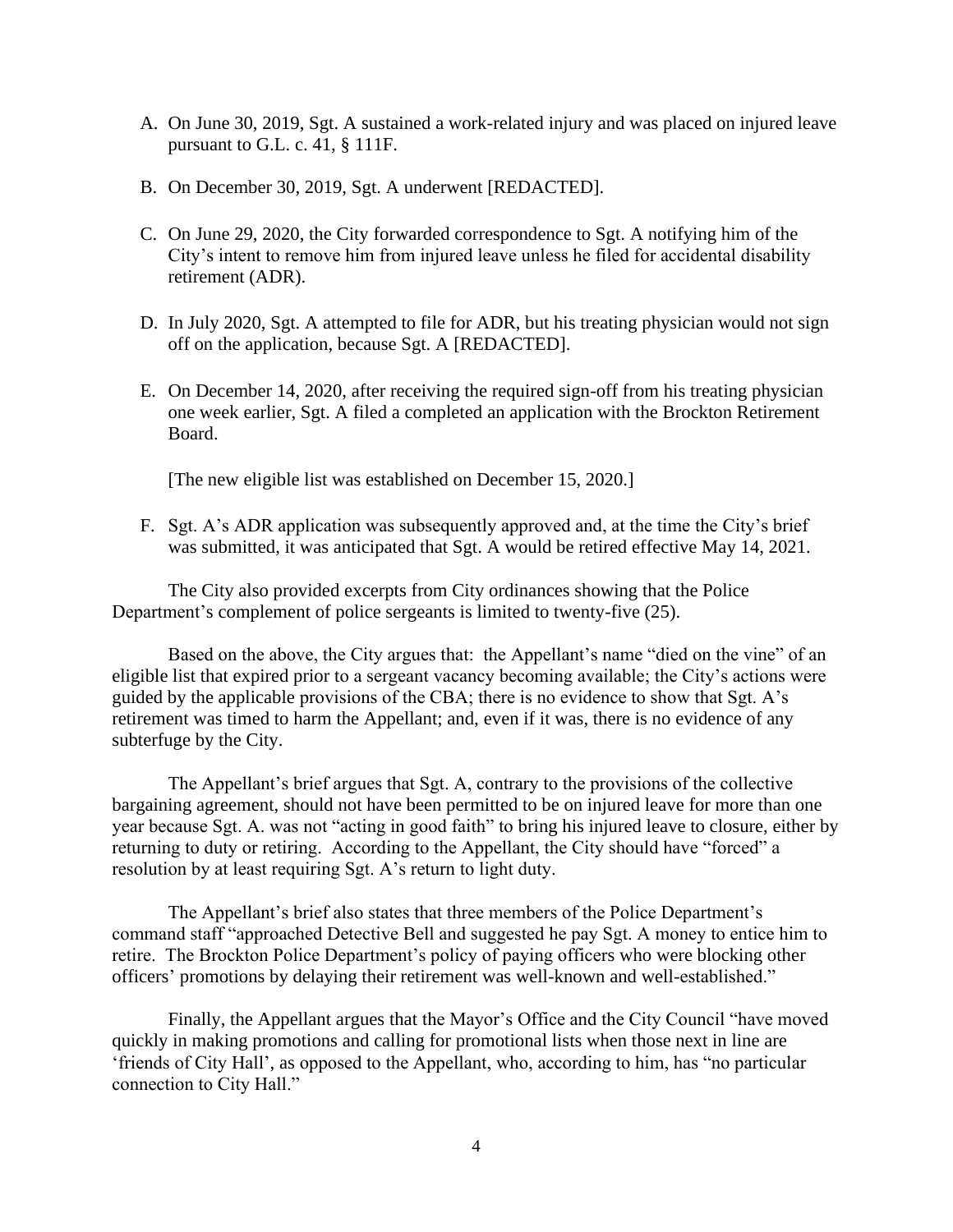## *Legal Standard for Summary Disposition*

An appeal may be disposed of on summary disposition when, "viewing the evidence in the light most favorable to the non-moving party", the undisputed material facts affirmatively demonstrate that the non-moving party has "no reasonable expectation" of prevailing on at least one "essential element of the case". See, e.g., Milliken & Co., v. Duro Textiles LLC, 451 Mass. 547, 550 n.6 (2008); Maimonides School v. Coles, 71 Mass. App. Ct. 240, 249 (2008); Lydon v. Massachusetts Parole Board, 18 MCSR 216 (2005).

#### *Analysis*

The undisputed fact here is that, at no time while the Appellant's name was ranked first on the eligible list for police sergeant, was there a permanent, full-time vacancy for police sergeant, nor was such position filled on a temporary or acting basis. Rather, according to the Appellant there *may* have been a vacancy before the eligible list expired *if* the City and Sgt. A had acted with the "good faith" expediency that the applicable collective bargaining agreement requires. First, the Appellant's argument, even if true, is far too speculative to show that he was an aggrieved person who was harmed through no fault of his own. Second, the Appellant's argument appears to more squarely involve whether there was a violation of the *collective bargaining agreement*, as opposed to civil service law.

Still there remains the troubling allegations raised in the Appellant's brief that: a) there has been a "well-known and well-established policy" in the Brockton Police Department to pay officers out on injured leave to retire in order to create promotional opportunities prior to the expiration of an eligible list; and b) the Appellant was encouraged by three members of the command staff to engage in such behavior here.

While the Appellant does not allege that Sgt. A sought such a "payment" from him or anyone else who would stand to potentially benefit from the timing of Sgt. A's retirement, the *allegation* is serious enough and sufficiently related to whether there have been violations of basic merit principles to warrant further inquiry.

#### *Conclusion*

For all of the above reasons:

- 1) The Appellant's appeal under G.L. c. 31, § 2(b) (Docket No. E-21-007) is hereby *dismissed effective March 4, 2022*.
- 2) Pursuant to its authority under G.L. c. 31, §§ 2(a) and 72 (Docket No I-21-203), the Commission opens an inquiry regarding the allegations raised by the Appellant.
- 3) The City has ninety (90) days to investigate these allegations and report its findings to the Commission.
- 4) Based on the findings of the investigation, the Commission may, either on its own initiative, or at the request of the Appellant, revoke the dismissal of Docket No. E-21-007 on or before